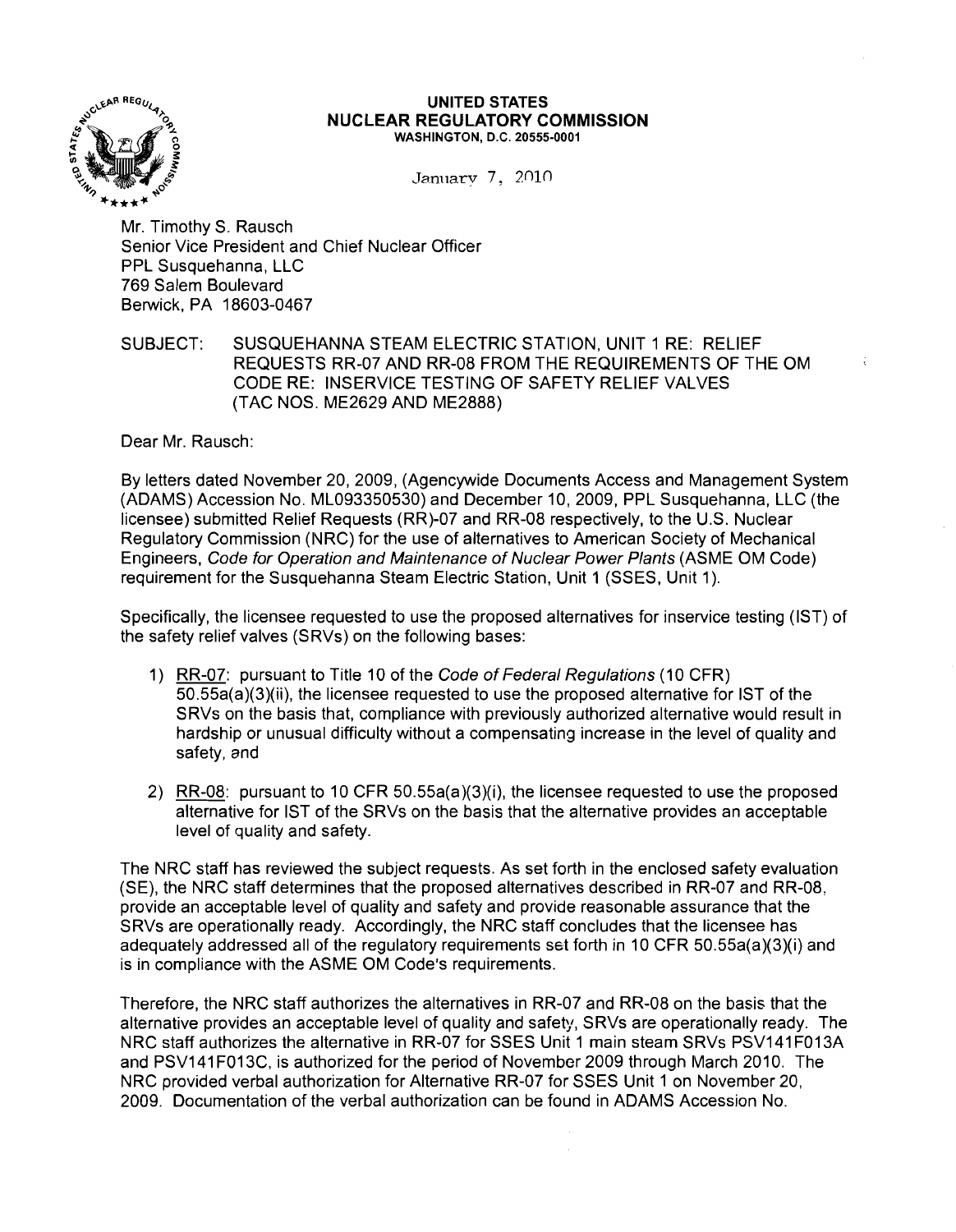T. S. Rausch - 2

ML093240496. The NRC staff authorizes the alternative in RR-08 for SSES Unit 1 main steam SRV PSV141 F013 F on a one-time basis from the date of this SE through March 2010.

All other ASME OM Code requirements for which relief was not specifically requested and approved, remain applicable.

Please contact me at (301) 415-2942, or the Project Manager, Bhalchandra K. Vaidya at (301) . 415-3308, if you have any questions.

Sincerely,

Nancy L Salgado

Nancy L. Salgado, Chief Plant Licensing Branch 1-1 Division of Operating Reactor Licensing Office of Nuclear Reactor Regulation

Docket No. 50-387

Enclosure: Safety Evaluation

cc w/encl: Distribution via Listserv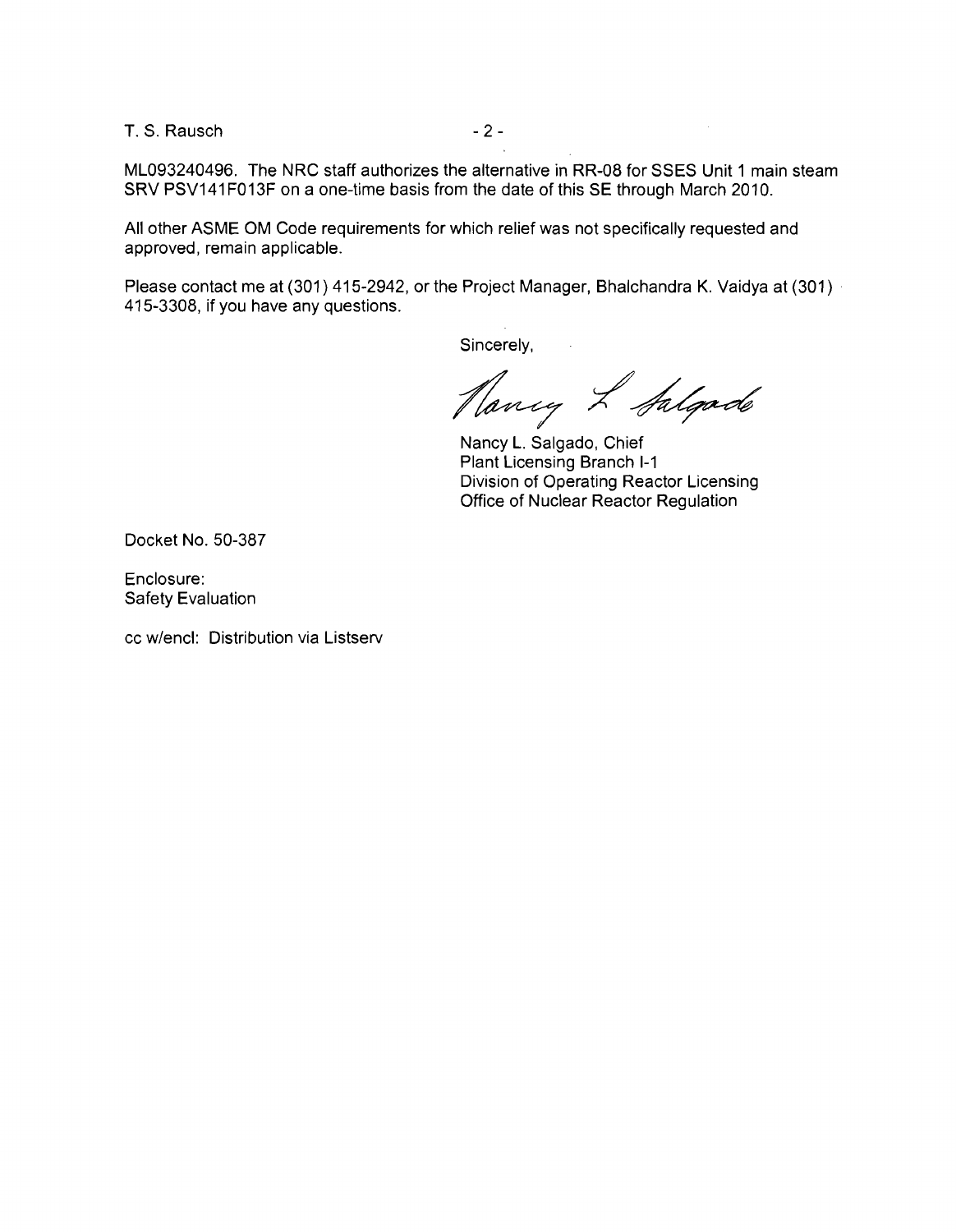

#### **UNITED** STATES **NUCLEAR REGULATORY COMMISSION** WASHINGTON, D.C. 20555-0001

# SAFETY EVALUATION BY THE OFFICE OF NUCLEAR REACTOR REGULATION

#### RELIEF REQUEST NOS. RR-07 AND RR-08 REGARDING PROPOSED ALTERNATIVE FOR

### INSERVICE TESTING OF SAFETY RELIEF VALVES:

### PSV141F013A, PSV141F013C, AND PSV141F013F

# PPL SUSQUEHANNA, LLC

# ALLEGHENY ELECTRIC COOPERATIVE, INC.

### SUSQUEHANNA STEAM ELECTRIC STATION, UNIT 1

# DOCKET NO. 50-387

### 1.0 INTRODUCTION

By letter dated November 20, 2009, (Agencywide Documents Access and Management System (ADAMS) Accession No. ML093350530) PPL Susquehanna, LLC (the licensee), requested that the U.S. Nuclear Regulatory Commission (NRC) authorize the use of alternative in Relief Request (RR)-07 for the Susquehanna Steam Electric Station (SSES), Unit 1. By letter dated December 10, 2009, the licensee requested the use of Alternative RR-08 for SSES Unit 1. The licensee requested authorization to use an alternative test interval instead of the interval required by the American Society of Mechanical Engineers (ASME), Code for Operation and Maintenance of Nuclear Power Plants (OM Code). In RR-07, the licensee requested authorization to extend the test interval for SSES Unit 1 main steam safety relief valves (SRVs) PSV141 F013A and PSV141 F013C beyond 6 years on a one-time basis until the March 2010 refueling outage. In RR-08, the licensee requested authorization to extend the test interval for SSES Unit 1 main steam SRV PSV141 F013 F beyond 6 years on a one-time basis until the March 2010 refueling outage.

Specifically, the licensee requested to use the proposed alternatives for inservice testing (1ST) of the safety relief valves (SRVs) on the following bases:

1) RR-07: pursuant to Title 10 of the Code of Federal Regulations (10 CFR) 50.55a(a)(3)(ii), the licensee requested to use the proposed alternative for 1ST of the SRVs on the basis that, compliance with previously authorized alternative would result in hardship or unusual difficulty without a compensating increase in the level of quality and safety, and

**Enclosure**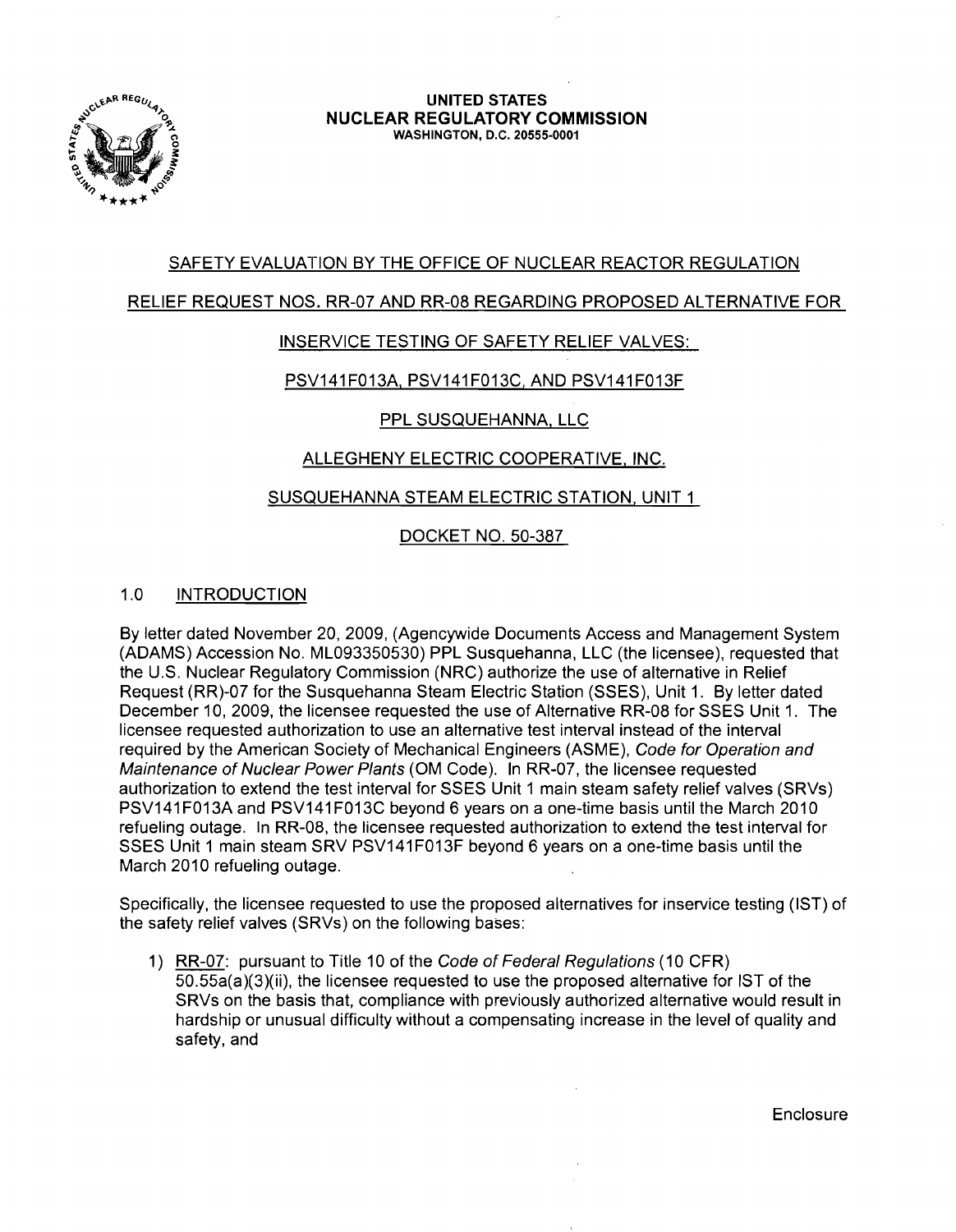2) RR-08: pursuant to 10 CFR 50.55a(a)(3)(i), the licensee requested to use the proposed alternative for 1ST of the SRVs on the basis that the alternative provides an acceptable level of quality and safety.

# 2.0 REGULATORY EVALUATION

Title 10 of the Code of Federal Regulations, Part 50, Section 50.55a(f), "Inservice testing requirements," requires, in part, that ASME Class 1, 2, and 3 components must meet the requirements of the ASME OM Code and applicable addenda, except where alternatives have been authorized pursuant to paragraphs (a)(3)(i) and (a)(3)(ii) of 10 CFR 50.55a.

In proposing alternatives, a licensee must demonstrate that the proposed alternative provides an acceptable level of quality and safety or that compliance would result in hardship or unusual difficulty without a compensating increase in the level of quality and safety. The NRC is authorized under 10 CFR 50.55a to approve alternatives to ASME OM Code requirements upon making necessary findings.

The NRC findings with respect to authorizing alternatives to the ASME OM Code are given below.

# 3.0 TECHNICAL EVALUATION

#### 3.1 Alternatives RR-07 and RR-08

The applicable ASME OM Code edition and addenda for SSES is the 1998 Edition through the 2000 Addenda. ASME OM Code Mandatory Appendix I, Paragraph 1-1330(a), "Test Frequencies, Class 'I Pressure Relief Valves," 1998 Edition through the 2000 Addenda, requires that Class 1 pressure relief valves be tested at least once every 5 years. ASME Code Interpretation 01-18, "ASME OM Code-1995 With OMa ASME Code-1996 Addenda, Appendix I," dated June 26, 2003, clarifies that the 5-year test interval starts when the valve is tested.

In a letter dated March 10, 2005 (ADAMS Accession No. ML050690239), the NRC authorized Alternative RR-02 for the SSES third 10-year 1ST program interval. Alternative RR-02 authorized extension of the test interval for Unit 1 main steam SRVs to 6 years or every three refueling outages. Refueling outages are every 24 months at SSES.

The licensee is requesting authorization in Alternative RR-07 to extend the test interval for SSES Unit 1 main steam SRVs PSV141F013A and PSV14'IF013C beyond 6 years on a one-time basis until the March 2010 refueling outage. The licensee is requesting authorization in Alternative RR-08 to extend the test interval for SSES Unit 1 main steam SRV PSV141F013F beyond 6 years on a one-time basis until the March 2010 refueling outage.

The 6-year test interval for SRVs PSV141 F013A, PSV141 F013C, and PSV141 F013 F will expire before the refueling outage scheduled for March 2010. The licensee's practice was to test an SRV and then place it in storage before installing the SRV in the unit. The licensee considered the start of the 6-year test interval to begin once the SRV was installed and storage time was not included in the 6-year interval.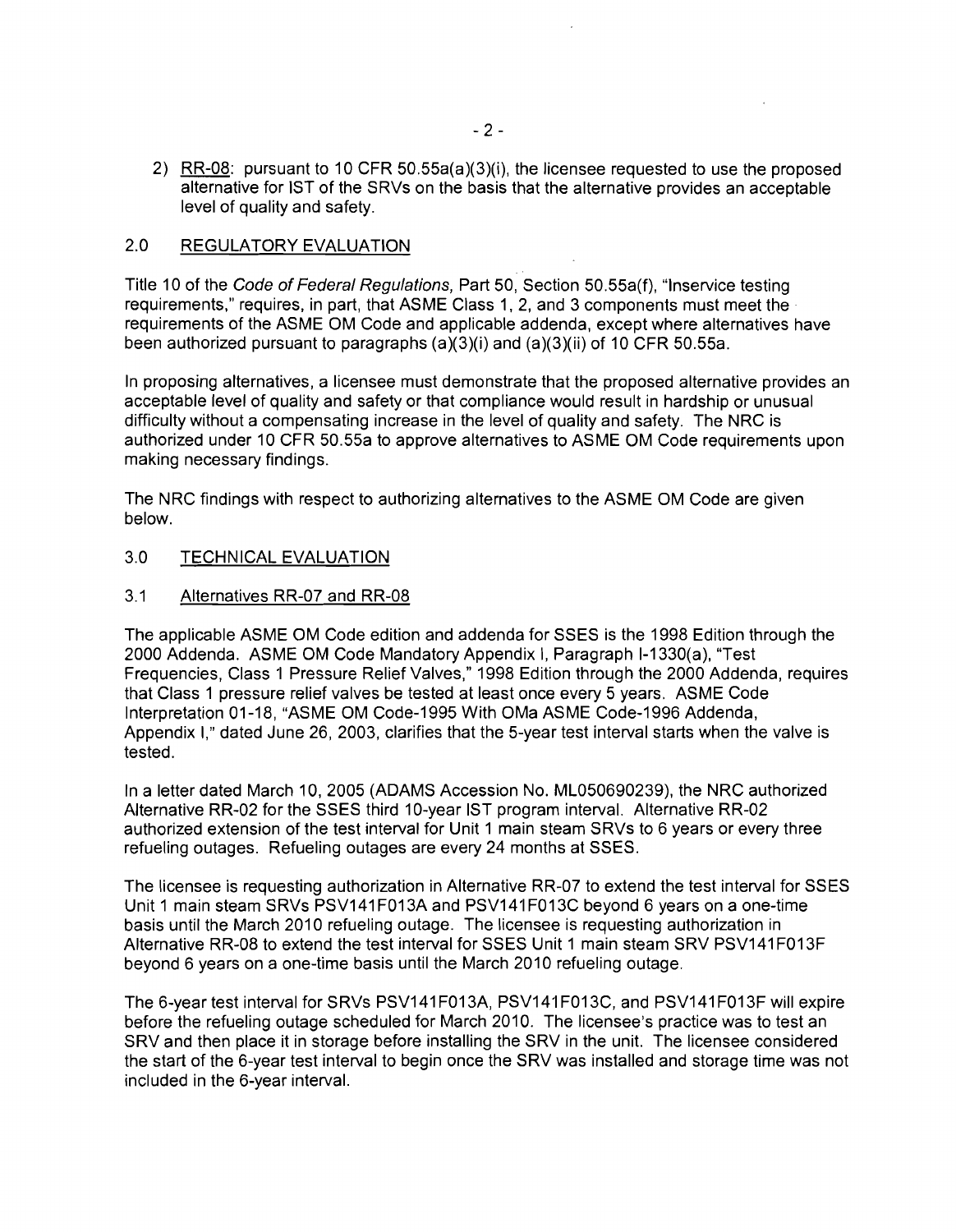The licensee's justification for extending the test interval for PSV141F013A, PSV141F013C, and PSV141 F013F bevond 6 years is that SRV as-found set pressure test data demonstrate that the current maintenance practices have been effective, and that storage has had no significant impact on SRV test results.

### 3.2 NRC Evaluation of Proposed Alternative

ASME OM Code Mandatory Appendix I does not require that SRVs be disassembled and inspected prior to the start of the 5-year test interval. The ASME developed Code Case OMN-17, "Alternative Rules for Testing ASME Class 1 Pressure Relief/Safety Valves," and plans to publish OMN-17 in the upcoming edition/addenda of the ASME OM Code. Code Case OMN-17 allows extension of the test interval for SRVs from 5 years to 6 years plus a 6-month grace period. The code case imposes a special maintenance requirement to disassemble and inspect each SRV to verify that parts are free from defects resulting from time-related degradation or maintenance-induced wear prior to the start of the extended test interval. Similar to the special maintenance requirement in Code Case OMN-17, the licensee stated that main steam SRVs PSV141 F013A, PSV141 F013C, and PSV141 F013F were disassembled to perform inspection and maintenance activities prior to the start of the current test interval. All adverse conditions were corrected and each SRV was reassembled and tested.

The NRC staff finds that extending the 6-year test interval for main steam SRVs PSV141F013A, PSV141 FO 13C, and PSV141 FO 13F for up to 6 months is acceptable on a one time-basis until the March 2010 refueling outage. This is consistent with the maintenance and test provisions in ASME Code Case OMN-17. Extending the test interval for up to approximately 6 months beyond 6 years until the March 2010 refueling outage should not adversely affect the operational readiness of the SRVs because the SRVs were disassembled and inspected prior to the extended test interval. This additional maintenance is beyond what is required by ASME OM Code Mandatory Appendix I when testing SRVs on a 5-year interval and justifies extension of the test interval for up to 6 years plus a 6 month grace period while providing an acceptable level of quality and safety.

# 4.0 CONCLUSION

As set forth above, the NRC staff determines that the alternative in RR-07 is acceptable for Unit 1 SSES main steam SRVs PSV141F013A and PSV141F013C, and that the alternative in RR-08 is acceptable for Unit 1 SSES main steam SRV PSV141F013F. Accordingly, the NRC staff concludes that the licensee has adequately addressed all the regulatory requirements set forth in 10 CFR 50.55a(a)(3)(i), and is in compliance with the ASME Code requirements. Therefore, the NRC staff authorizes the alternative in RR-07 for Unit 1 SSES main steam PSV141 F013A and PSV141 F013C on a one-time basis until the March 2010 refueling outage. The NRC staff authorizes the alternative in RR-08 for Unit 1 SSES main steam PSV141 F013 F on a one-time basis from the date of this safety evaluation through March 2010.

The NRC provided verbal authorization for Alternative RR-07 for SSES Unit No.1 on November 20, 2009. Documentation of the verbal authorization can be found in ADAMS Accession No. ML093240496.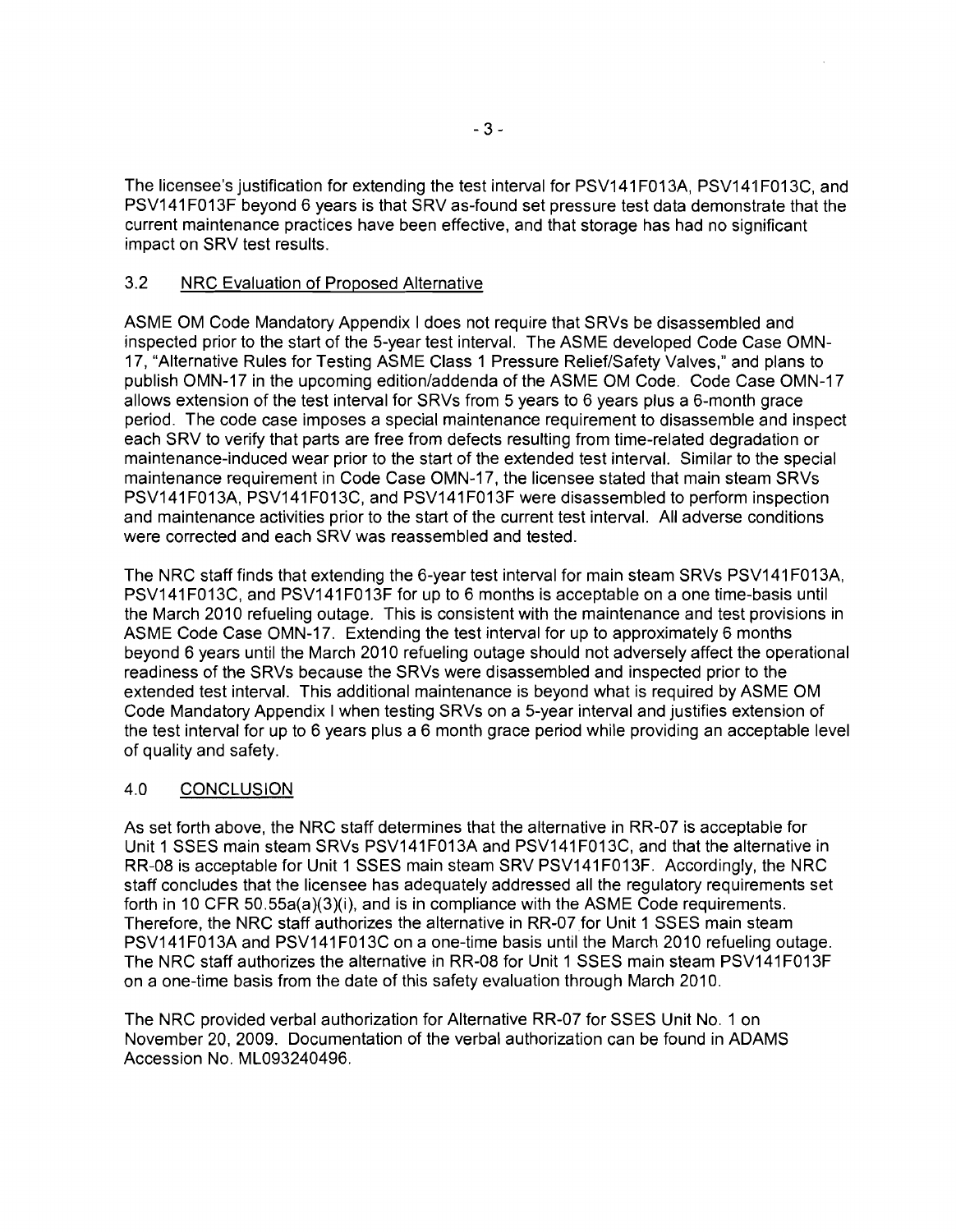All other ASME Code or ASME OM Code requirements for which relief was not specifically requested and approved remain applicable.

 $\sim 10^{11}$  km s  $^{-1}$ 

Principal Contributor: S. Tingen

Date: January 7, 2010

 $\sim 10^{-1}$